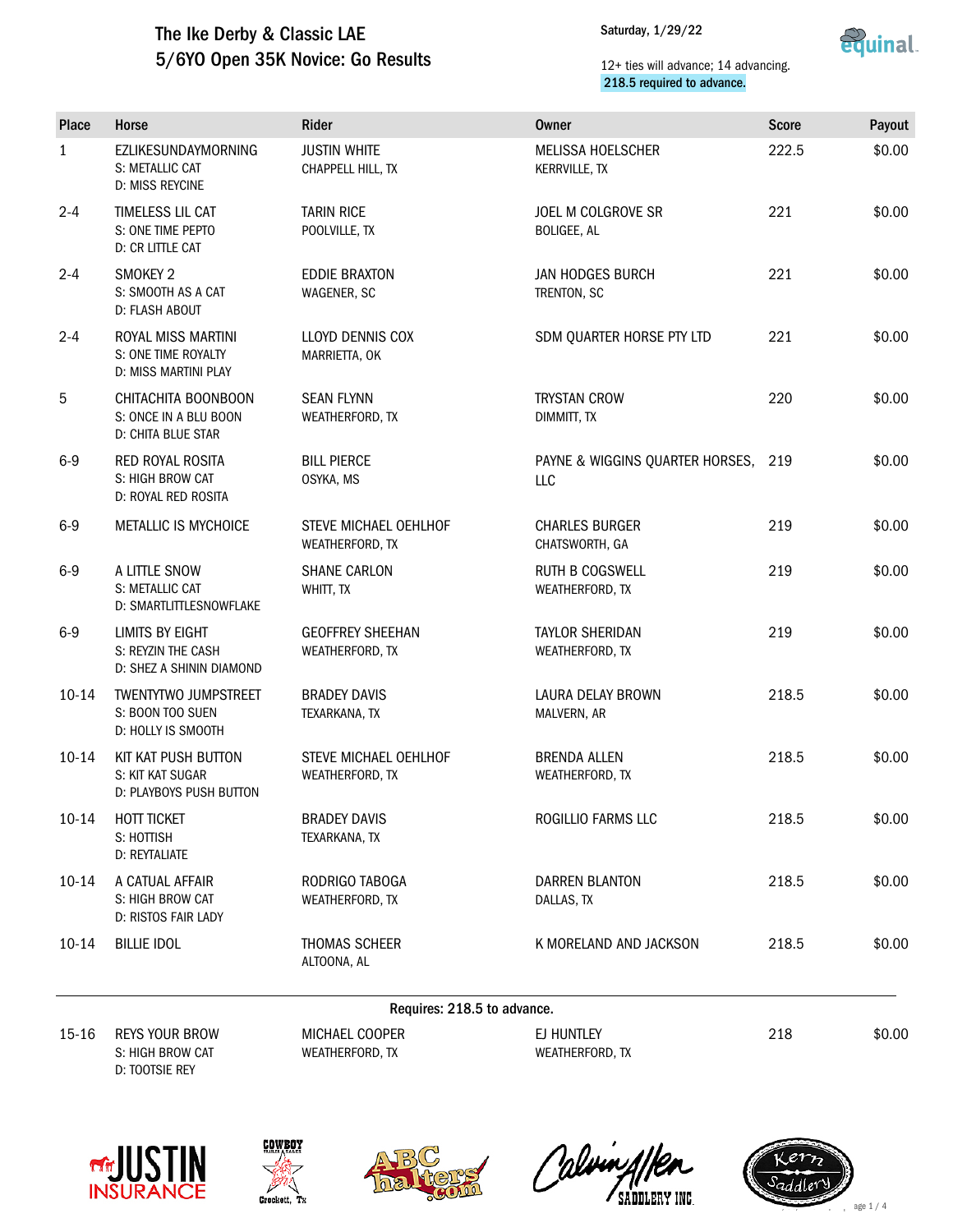

## The Ike Derby & Classic LAE 5/6YO Open 35K Novice: Go Results

Saturday, 1/29/22



#### 12+ ties will advance; 14 advancing. 218.5 required to advance.

| Place     | Horse                                                                     | <b>Rider</b>                                     | <b>Owner</b>                           | <b>Score</b> | Payout |
|-----------|---------------------------------------------------------------------------|--------------------------------------------------|----------------------------------------|--------------|--------|
| $15 - 16$ | <b>VERY FINE WINE</b><br>S: METALLIC CAT<br>D: WOOD SHE B TUFF            | <b>CASS TATUM</b><br>OVERBROOK, OK               | THE OVER FORTY RANCH                   | 218          | \$0.00 |
| 17-19     | THATZ THE RUMOR<br>S: SIGALA REY<br>D: DUALDOSEOKITTY                     | <b>BRADEY DAVIS</b><br>TEXARKANA, TX             | KELLI JEAN BURBA<br>ALTOONA, FL        | 217.5        | \$0.00 |
| 17-19     | <b>YOUCATTOBEKIDDINGME</b><br>S: HIGH BROW CAT<br>D: MATES LITTLE COKETTE | LLOYD DENNIS COX<br>MARRIETTA, OK                | DARREN BLANTON<br>DALLAS, TX           | 217.5        | \$0.00 |
| 17-19     | LIL ABRATALLIC<br>S: METALLIC CAT<br>D: MY LITTLE ABRA                    | <b>MATT MILLER</b><br>POOLVILLE, TX              | TEXAS HOLY COW PERF HORSES LLC         | 217.5        | \$0.00 |
| 20-23     | SDP HYLIGHT REEL<br>S: HYDRIVE CAT<br>D: LIGHT N LILY                     | <b>CHRISTIAN MILLER</b><br>FORT WORTH, TX        | SDP BUFFALO RANCH                      | 217          | \$0.00 |
| 20-23     | <b>TALKIN BOON</b><br>S: SMOOTH TALKIN STYLE<br>D: BOON SAN BABY          | STEVE MICHAEL OEHLHOF<br>WEATHERFORD, TX         | MARGOT HAZELL INC                      | 217          | \$0.00 |
| $20 - 23$ | HUNTIN SMOOTH CASH<br>S: REYZIN THE CASH<br>D: SMOOTH AS A HUNTRESS       | <b>MATT MILLER</b><br>POOLVILLE, TX              | <b>CHRIS BRENGARD</b><br>PARAGOULD, AR | 217          | \$0.00 |
| 20-23     | ATHENA CAT A REY<br>S: CAT A REY<br>D: ATHENA NUFF                        | <b>JAMES BRADLEY MITCHELL</b><br>WILLS POINT, TX | DENNIS LEVERING<br>COTTONTOWN, TN      | 217          | \$0.00 |
| 24        | <b>RED REYN</b><br>S: METALLIC CAT<br>D: GOODBYE TO THE REYN              | <b>BILL PIERCE</b><br>OSYKA, MS                  | LYNDI ELAINE POLK<br>EDWARDS, MS       | 216.5        | \$0.00 |
| 25-27     | COWGIRLBLUZ<br>S: ONCE IN A BLU BOON<br>D: LITTLE EXOTIC DANCER           | <b>DALTON VICAR</b><br>MILLSAP, TX               | <b>CIRCLE Y RANCH</b>                  | 216          | \$0.00 |
| 25-27     | FRECKLES R MY STYLE<br>S: SMOOTH TALKIN STYLE<br>D: STYLISH FRECKLES      | <b>THOMAS SCHEER</b><br>ALTOONA, AL              | <b>CURT SMITH</b><br>ALTOONA, AL       | 216          | \$0.00 |
| 25-27     | CATS SPECIAL NITE<br>S: HIGH BROW CAT<br>D: ARC SPECIALENA                | RODRIGO TABOGA<br>WEATHERFORD, TX                | STORMY CUTTING AND CATTLE RANCH        | 216          | \$0.00 |
| 28        | TAGS TRU BLU<br>S: ONCE IN A BLU BOON<br>D: SHES PLAYIN TAG               | STEVE MICHAEL OEHLHOF<br>WEATHERFORD, TX         | <b>REAGAN LANCASTER</b><br>PLANO, TX   | 215.5        | \$0.00 |
| 29-31     | LAKE MAC<br>S: LAKER DOC<br>D: LACY JO ICHI                               | <b>GUY WOODS</b><br>PILOT POINT, TX              | EE RANCHES INC                         | 215          | \$0.00 |
| 29-31     | AU AUBIECAT<br>S: BAMACAT<br>D:                                           | <b>JOSH DEASON</b><br>PENSACOLA, FL              | <b>JOSH DEASON</b><br>PENSACOLA, FL    | 215          | \$0.00 |









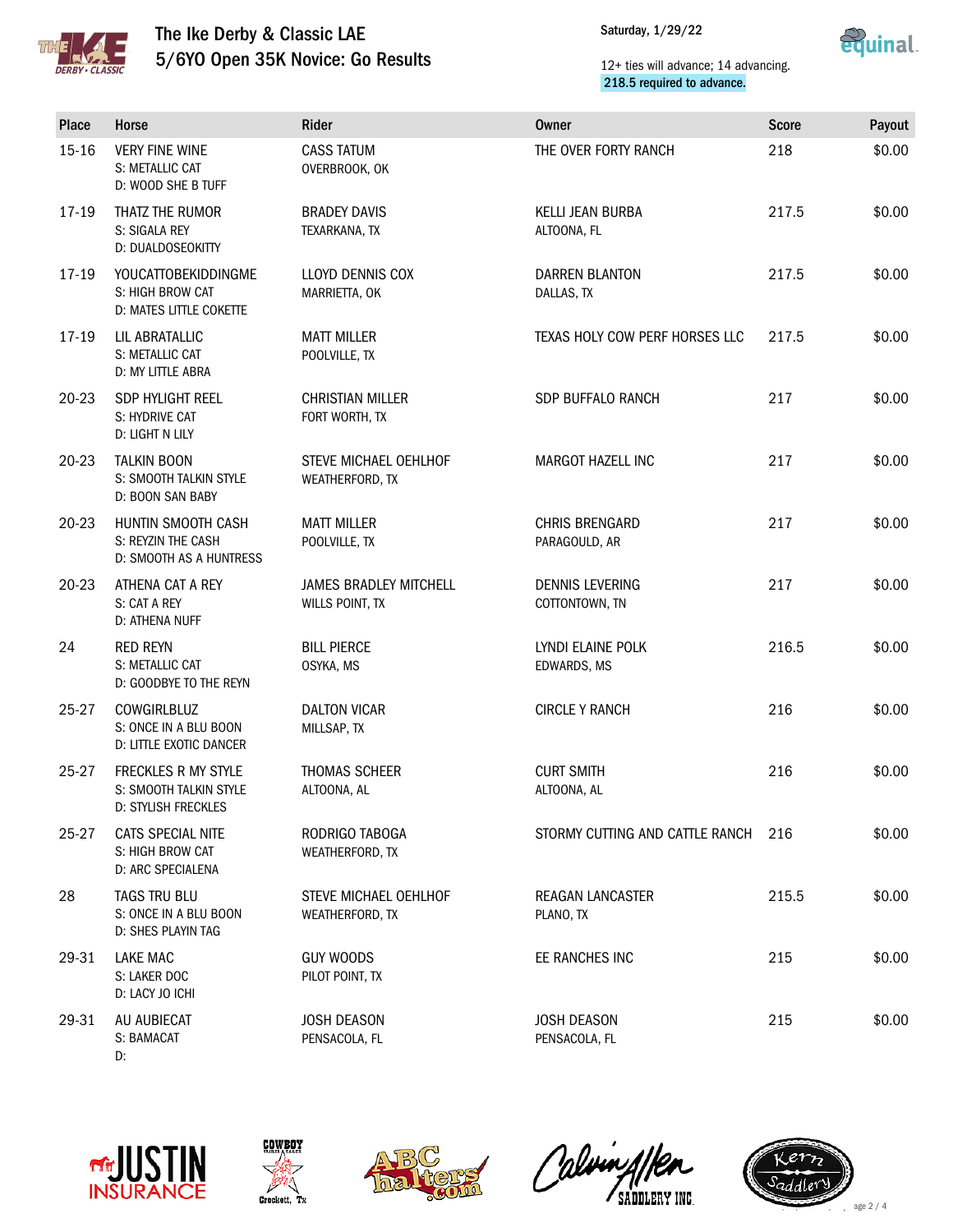

### The Ike Derby & Classic LAE 5/6YO Open 35K Novice: Go Results



#### 12+ ties will advance; 14 advancing. 218.5 required to advance.

| Place | Horse                                                             | Rider                                              | Owner                                           | <b>Score</b> | Payout |
|-------|-------------------------------------------------------------------|----------------------------------------------------|-------------------------------------------------|--------------|--------|
| 29-31 | SABIDOREYA<br>S: SMART ARISTOCRAT<br>D: SPOOKYS SMARTY PANTS      | <b>ADAN BANUELOS</b><br>GRANBURY, TX               | <b>DOUBLE DOVE RANCH</b>                        | 215          | \$0.00 |
| 32    | PEEK A LITTLE<br>S: BOON A LITTLE<br>D: PEEK A CAT                | <b>JUSTIN WHITE</b><br>CHAPPELL HILL, TX           | NANCY M MARTIN<br>CHAPPELL HILL, TX             | 214.5        | \$0.00 |
| 33    | PRF MADERA MODEL<br>S: SMOOTH AS A CAT<br>D: PRF MADERAS LENA     | <b>GEOFFREY SHEEHAN</b><br>WEATHERFORD, TX         | <b>KYLE MANION</b><br>AUBREY, TX                | 213.5        | \$0.00 |
| 34    | <b>MISS BOONAFIED</b>                                             | <b>BRANDON DUFURRENA</b><br><b>GAINESVILLE, TX</b> | CHARLOTTE FARMS INC                             | 210          | \$0.00 |
| 35    | <b>FINE AGAIN</b>                                                 | <b>JAMES BRADLEY MITCHELL</b><br>WILLS POINT, TX   | SINKING CREEK CUTTING HORSES                    | 184          | \$0.00 |
| 36-37 | WATERMELON SUGARHIGH                                              | RUSSELL K ELROD<br>PERRIN, TX                      | LAURA SCHROEDER<br>MIDDLETON, ID                | 180          | \$0.00 |
| 36-37 | MY BOON AND STARS<br>S: ONCE IN A BLU BOON<br>D: PLAYGUNS STAR    | <b>CARA BREWER</b><br>JAY, OK                      | <b>JIM HAWORTH</b><br>SOUTHWEST CITY, MO        | 180          | \$0.00 |
| 38    | <b>SWEET BUT TWISTED</b><br>S: KIT KAT SUGAR<br>D: KITTY CAN DUAL | <b>ADAN BANUELOS</b><br>GRANBURY, TX               | <b>MARCY LEMOINE</b><br>WEATHERFORD, TX         | 120          | \$0.00 |
| 39    | FIVE DOLLAR FINE<br>S: REYZIN THE CASH<br>D: MISSTALLICA          | <b>ADAN BANUELOS</b><br>GRANBURY, TX               | PLANTATION FARMS LLC                            | 60           | \$0.00 |
| 40-48 | <b>BLEU ON BLACK</b>                                              | <b>BRANDON DUFURRENA</b><br>GAINESVILLE, TX        | CHARLOTTE FARMS INC                             | 0            | \$0.00 |
| 40-48 | <b>MOE BETA</b><br>S: BET HESA CAT<br>D: SWEET SMOKE LENA         | ARMANDO COSTA NETO<br>MINERAL WELLS, TX            | FAZENDA BARRINHA CORPORATION<br>WEATHERFORD, TX | $\mathbf 0$  | \$0.00 |
| 40-48 | <b>MIAIA</b><br>S: CAT BELUE<br>D: UNO TASSA MIA                  | STEVE MICHAEL OEHLHOF<br>WEATHERFORD, TX           | <b>CHARLES BURGER</b><br>CHATSWORTH, GA         | 0            | \$0.00 |
| 40-48 | METALLIC CORONA<br>S: METALLIC CAT<br>D: ESR TABITHA              | <b>JESSE LENNOX</b><br>ALEDO, TX                   | ROCKING P RANCH LLC                             | 0            | \$0.00 |
| 40-48 | REYZIN BENJAMINS<br>S: REYZIN THE CASH<br>D: SMOOTH AS A HUNTRESS | <b>THOMAS SCHEER</b><br>ALTOONA, AL                | <b>WENDY L HART</b><br>MILTON, FL               | 0            | \$0.00 |
| 40-48 | LBR CHIC<br>S: METALLIC CAT<br>D: SMART CRACKIN CHIC              | STEVE MICHAEL OEHLHOF<br>WEATHERFORD, TX           | REAGAN LANCASTER<br>PLANO, TX                   | 0            | \$0.00 |
| 40-48 | SPICE SPICE BABY<br>S: METALLIC CAT<br>D: SMART LITTLE PAPRIKA    | <b>CULLEN CHARTIER</b><br>MILLSAP, TX              | CIRCLE R CUTTING HORSES LLC                     | 0            | \$0.00 |











age 3 / 4